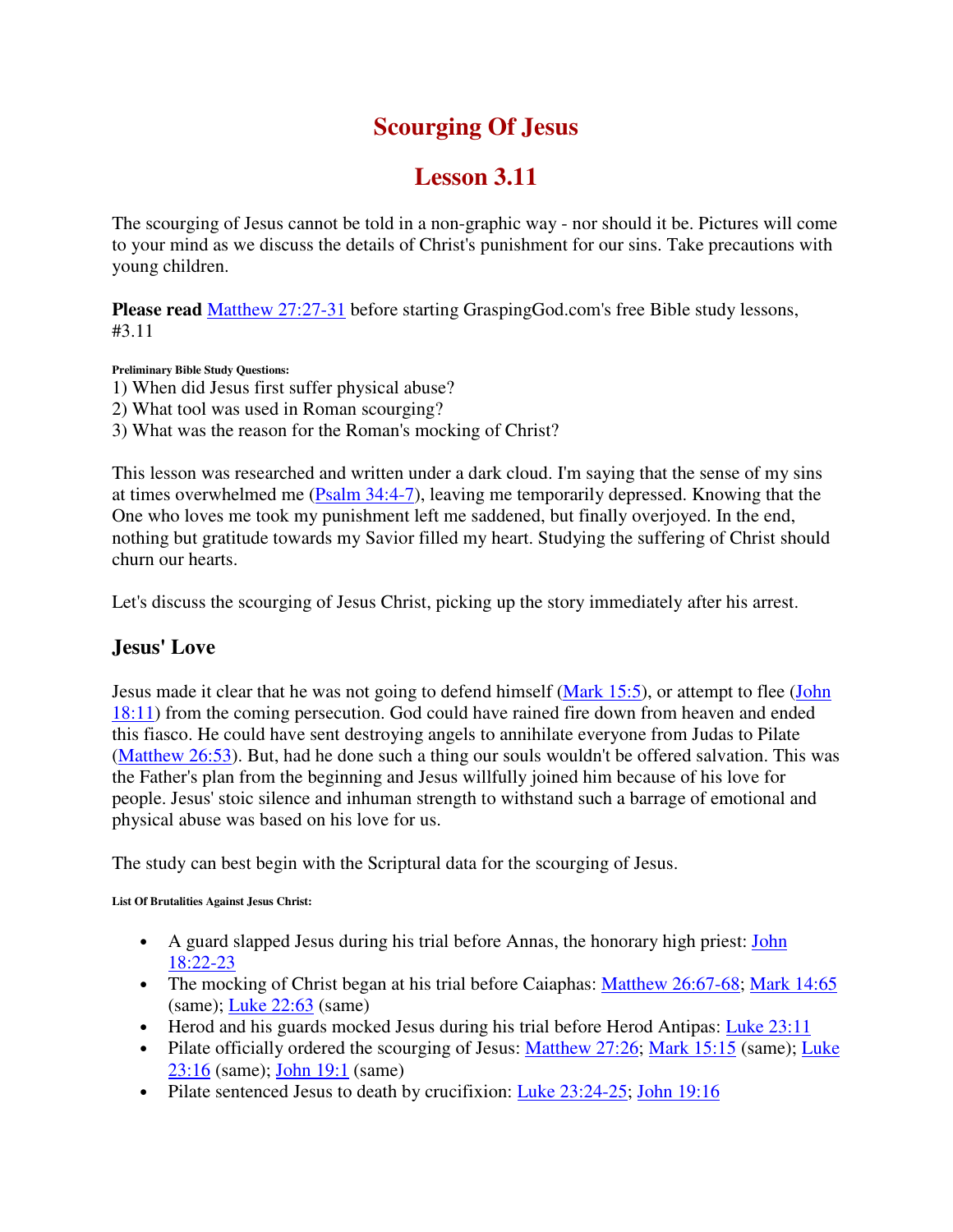- Soldiers mocked Jesus until they grew tired: Matthew 27:27-31; Mark 15:16-20 (same); John 19:2-3
- Public and religious mockery with Jesus on the cross: Matthew 27:39-44; Mark 15:29-32 (same); Luke 23:35-39

### **Who Participated In the Scourging Of Jesus?**

Nearing the end of my research on this topic an interesting thought occurred. It seems one could divide the persecutors of Jesus Christ into two groups. The first group behind the scourging of Jesus consisted of those who felt threatened by his life and teachings. The religious Jewish leaders formed and gathered many like-minded people. This group had their positions at stake along with the wealthy business of temple profiteering. They also had deeply held religious beliefs grounded in a corrupted form of Judaism. Their Jewish faith had gone awry because they lost sight of the prophesied Messiah who would come and save them from their sins. If they had known the Scriptures they would have recognized Jesus as their promised Messiah (Mark 7:6-8; 12:24).

Another group interested in the scourging of Jesus consisted of those who sought weekend entertainment. Herod Antipas and the Roman soldiers represented this group of heartless humans. Many bystanders gathered alongside them for this public Roman sport (aka crucifixion). Blood draws people of this sort and they had plenty of Jesus' blood to fill their senses on this sad day. We should have broken hearts knowing that we are a part of the human race that lowered themselves to these despicable depths. This is a graphic record of how heinous people can be when God's Spirit is withdrawn (Romans 1:24).

## **When Did the Scourging Of Jesus Occur?**

The initial physical abuse against Jesus occurred when a guard slapped him during the trial at the high priest's home. The final physical abuse against Jesus occurred when the guards thrust a spear into his side while on the cross, although he was dead by that point. The crucifixion of Jesus involved a dizzying display of unspeakable barbaric acts. All of Satan's demonic forces joined forces with the vilest of humans, and the combination resulted in the most inglorious day.

This particular study will focus on the mocking and flogging of Jesus. They are two different things altogether, although they were happening simultaneously to Christ. The mocking consisted of people jeering and taunting Christ about his claims and it occurred during the trials and crucifixion. The flogging was the actual official Roman scourging of Jesus ordered by Pilate. The scourging of Jesus took place immediately after Pilate's sentencing of the Christ. Keep the distinctions in mind while we discuss Jesus' humiliation further.

## **Why Did the Scourging Of Jesus Occur?**

First, let's breakdown the mocking of Christ. The Jewish leaders detested Jesus' claims to Jewish Kingship. They found no positives in simply mocking him for his claim, they wanted him crucified. The Jews wanted Jesus tortured to the highest degree known to mankind. They wanted to destroy the person AND legacy of Jesus Christ - leaving followers of Judaism no doubt that he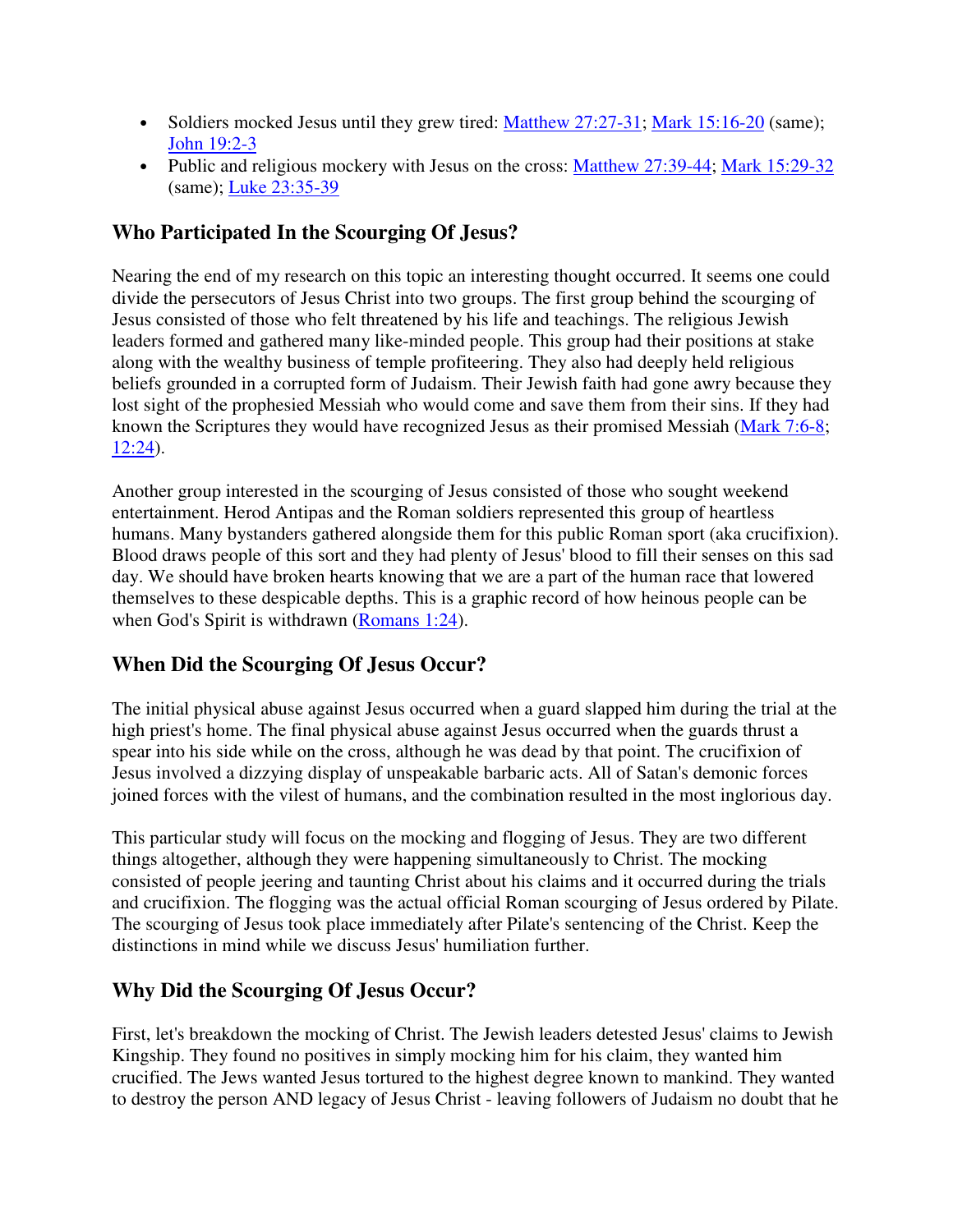was a religious fraud. The Jews thought their Messiah not be allowed by God to be conquered, so their crucifixion of Jesus was a bit of a dare towards God. The temple guards punished him through spitting and beating, but they were chastening him for his blasphemous claims of Kingship. They did not find any humor in his claims, as did our second group.

The Roman soldiers envisioned Caesar when they were told Jesus claimed to be King of the Jews. Caesar wore a laurel wreath, a purple tunic and carried a scepter. After watching Herod and his guards mock Jesus' kingship the mockery exploded through the Roman soldiers' ranks. Once the order of public flogging was announced by Pilate the severe cruelty began. They wound together thorny twigs from a nearby bush to mock Caesar's crown. They found a faded robe to drape over his body mocking Caesar's tunic. Finally, the soldiers used a simple reed stick to mock Caesar's scepter. The soldiers then knelt and bowed in mocking this self-ordained King.

### **Jesus' Crown Of Thorns**

Crowns were symbols of honor and authority in the Roman world during this era. The soldiers creatively, but ironically, wound Jesus' crown out of thorny branches in place of laurel leaves. Thorns were placed on this earth by God because of the fall of man (Genesis 3:18) and here they return full circle. Apparently, for sinful mankind, it was best to use a symbol of their original sin (aka thorns) to mock their Creator and Savior. Certain varieties of plants around Jerusalem have woody thorns with a 2" length. Regardless of the length, Jesus' crown of thorns caused extreme bleeding and intense pain as it was pushed deep into his skull. The height of humanity's rebellion against God was evident in this heinous form of human cruelty.

Jewish men normally wore five articles of clothing: a tunic and belt, headpiece, robe-like garment, and sandals. Herod's mock tunic had been added, as well, but discarded by the soldiers, being replaced with a faded red robe. The reed stick, mocking Caesar's scepter, was snatched from his hand in order to whip his face. By this point in time, Jesus' face had been spat upon, slapped, beaten, punctured by thorns, and whipped with a reed. His swollen, bloody face left him unrecognizable.

## **Method Used In the Scourging Of Jesus**

The Roman flogging (aka scourging) of Jesus was a horrific experience for the "criminal." After already being beaten and abused, Jesus was tied and whipped repeatedly with a lash, which had a wood handle and straps made from the sinews of oxen. Intertwined in the straps were slivers of bone, which cut deep wounds into Jesus' flesh. Isaiah 50:6 states, "I offered my back to those who beat me and my cheeks to those who pulled out my beard. I did not hide my face from mockery and spitting." Are there any doubts that Jesus Christ himself spoke through his prophets?

The mocking of Christ, and the scourging of Jesus, were but warm-up activities for what lie ahead - Jesus on the cross.

## **Maximum Shame Was the Goal**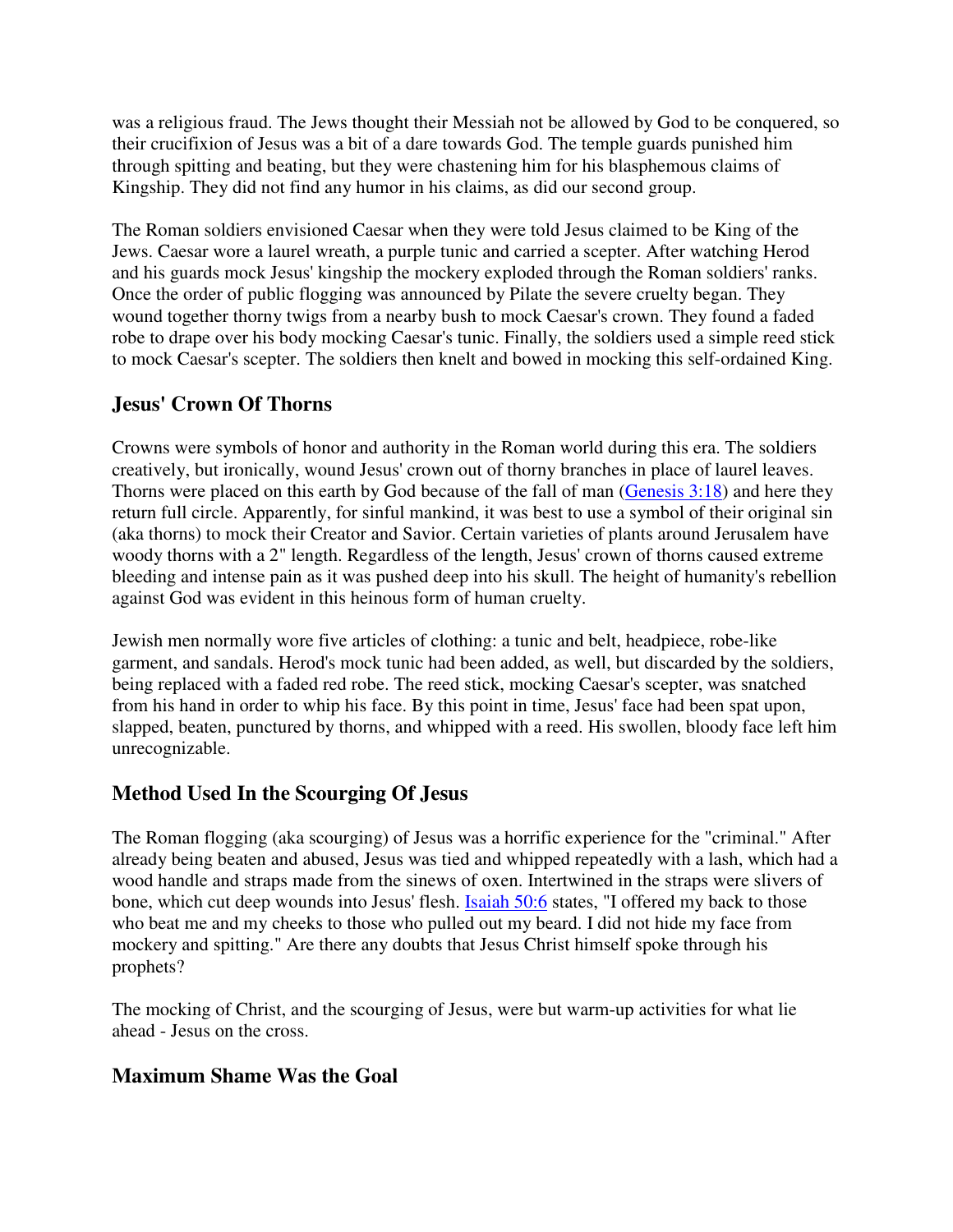Two groups of people: Those who saw Jesus as a threat to their career or finances, and those who saw Jesus as amusement for their bloodthirsty desires were to blame for his terrible ordeal. The scourging of Jesus was meant to bring maximum shame upon him. First of all, the Jewish leaders wanted him displayed as a weak man who couldn't save himself, much less other people. They sought to disprove his claims of Kingship. They were convinced the humiliating process of crucifixion was the only way to finally terminate the threat they knew existed from Jesus of Nazareth. Keep in mind that these men were all strongly influenced by Satan himself.

The forces all joined together in what was meant to humiliate Christ. They wanted to set him up for public shame so that no one was tempted to follow his teachings. They surprisingly were so focused on Jesus during this period, that they allowed his disciples to flee.

#### **Grasp This!**

All of the humiliation, the mocking, the scourging of Jesus, and what lie ahead on the cross was God's plan for Jesus. Jesus was spat upon, slapped, beaten, whipped, stripped naked, and flogged to be punished for your sin and my sin (Romans 4:25). You and I deserve the punishment Jesus received. Every bit of this punishment was for us. Jesus drank our cup of God's wrath because he loves us.

The Jewish religious leaders were ignorant of the Scriptures, which led to their failure to recognize their Messiah (Acts 3:17-18). Jesus was indeed the Judaism's Messiah whether or not a Jew believed him (Acts 7:52-53). No longer is there an excuse for ignorance for either Jews or non-Jews (aka Gentiles). If Jews would read their original Scriptures they would be led to Jesus Christ (Acts 17:2-4). Gentiles have both the Hebrews Scriptures (aka Old Testament) and the New Testament, leaving no one with an excuse (Acts 17:30). Both groups of people need to learn the Holy Bible. They need to repent of their false notions of God and place faith in him through Jesus Christ, the Savior of the world (Acts 3:19-20).

During the trials and scourging of Jesus he kept silent, because he knew God's will (1 Pet 2:23). He didn't attempt to hide, flee, or defend himself. For why would he do such a thing? He came to earth to be punished and die for us. Like our perfect model, the One of whom we are to have the same mind - we should be silent, strong and courageous through our persecutions and trials (Acts 5:41-42). Jesus knew God's will because he knew the Scriptures and meditated in prayer. Let's commit to following his lead.

We are called to remember Jesus' sacrifice during holy communion; therefore, our thoughts should consider his terrible treatments during the passion of Christ Jesus. Our thoughts should reflect upon the mocking and scourging of Jesus. The worldly powers (aka Satan and human governments) inflicted the uttermost shame possible on Jesus, who was beaten beyond recognition, stripped naked and hung on a cross in full view of the public. Total humiliation was intended for our Savior, our Creator. His rebellious creation spoke, and Jesus was murdered.

Let's forsake our sin. Personal sin is born in the same place as what caused Jesus' death - the human heart. Each time we sin we mock Jesus' laws; every rebellious act of ours scourges